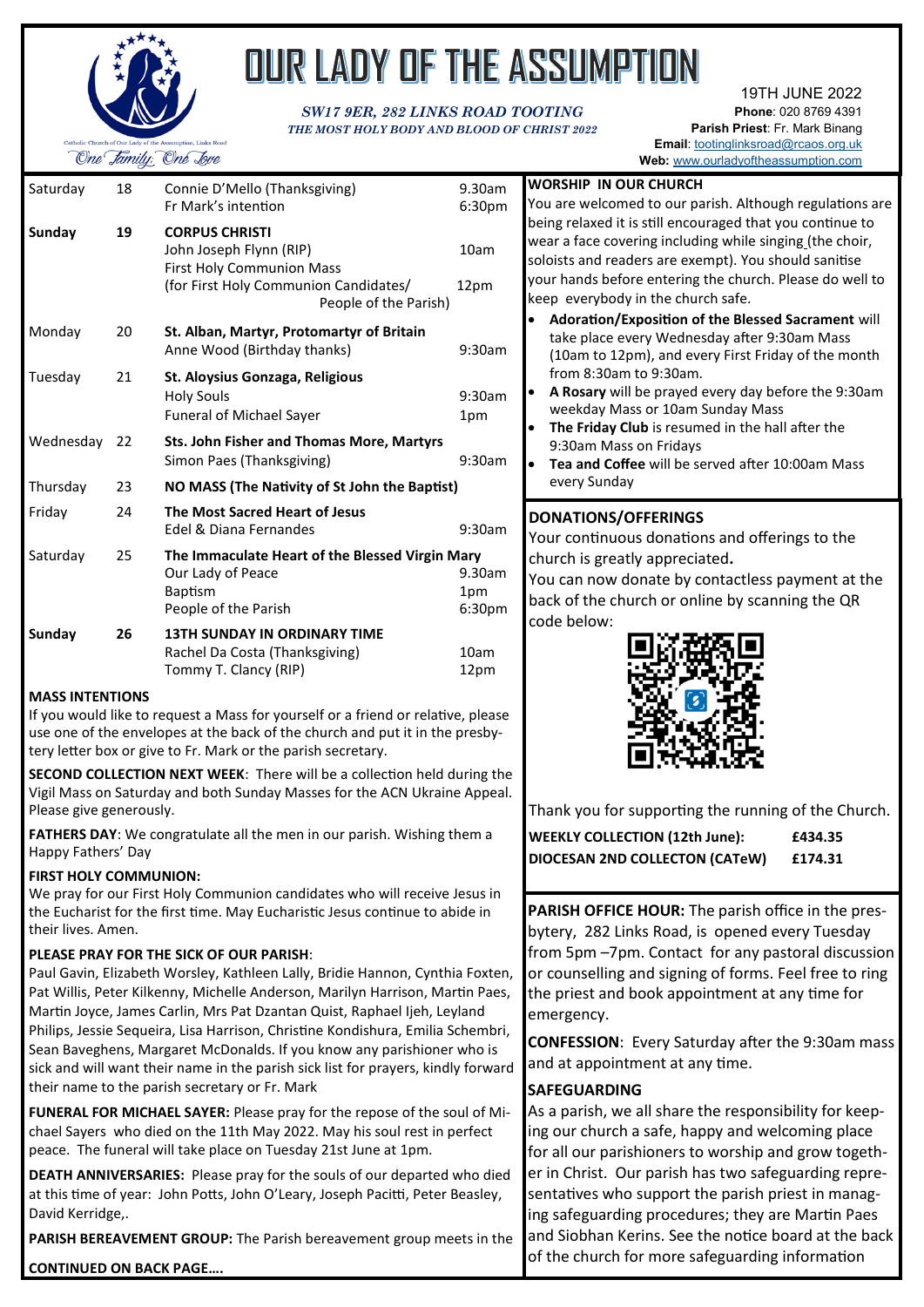parish hall every first Monday of the month at 5pm.

#### **SS PETER AND PAUL OUTDOOR MASS:**

Saint Peter and Paul Mitcham Parish will be holding their annual Outdoor Mass on Mitcham Cricket Green, 26th June at 3:30pm to celebrate the feast of Saints Peter & Paul. All our parishioners are welcome to attend

**ST PHILOMENA'S CATHOLIC HIGH SCHOOL OPEN EVENING:** An open evening will be held at the school on Tuesday 28th June from 3:30pm to 7:30pm for prospective year 7 entrants.

#### **VISITATION OF THE NATIONAL PILGRIM STATUE OF OUR LADY OF FATIMA**

The National Pilgrim Virgin Statue of Our Lady of Fatima will visit our church on Sunday 3rd July. There will be full programme, please see the flyer.

#### **PARISH DATES FOR YOUR DIARIES**

| 1) Visitation of the National Pilgrimage of our Lady of Fatima | 3rd July-all day, see programme |
|----------------------------------------------------------------|---------------------------------|
| 2) Confirmation                                                | 17th July - 12pm                |
| 3) Parish Feast Day/International Day Celebration              | 14th August - 11am              |
| 4) Archbishop John Wilson Pastoral Visit                       | 11th December - 10am            |

**REPOSITORY**: A range of Catholic goods, cards and rosaries are available in the Parish Bookshop.

**CHOIR PRACTICE:** Choir practice will be held every **MONDAY** in the church at **7pm**. Old and new members are welcome come and sing and praise God.

**APPRECIATIONS:** Thank you for being an indefatigable and dynamic parishioner. Your sincere contribution and support is highly appreciated. God bless you.

**SYNOD 2023**: We have put an update on our website, please see <https://stmarystooting.weebly.com/synod.html> (there is a link also on the home page of our website). Please continue to pray for the Synod—there are prayer cards are at the back of the church and the synod prayer is shown below:

#### Prayer for the Synod:

We stand before You, Holy Spirit, as we gather together in Your name.

With you along to guide us, make Yourself at home in our hearts; Teach us the way we must go And how we are to pursue it.

We are weak and sinful: do not let us promote disorder. Do not let ignorance lead us down the wrong path nor partiality influence our actions.

Let us find in You our unity so that we may journey together to eternal life and not stray from the way of truth and what is right.

All this we ask of You who are at work in every place and time, in the communion of the Father and the Son, forever and ever.

Amen.

#### **WELCOME TO NEW PARISHIONERS**

We welcome all new parishioners. We are pleased to have new members in our parish family. Be a part of us. We love you. God bless you.

# **"**OUR LADY OF THE ASSUMPTION, ONE FAMILY, ONE LOVE**"**